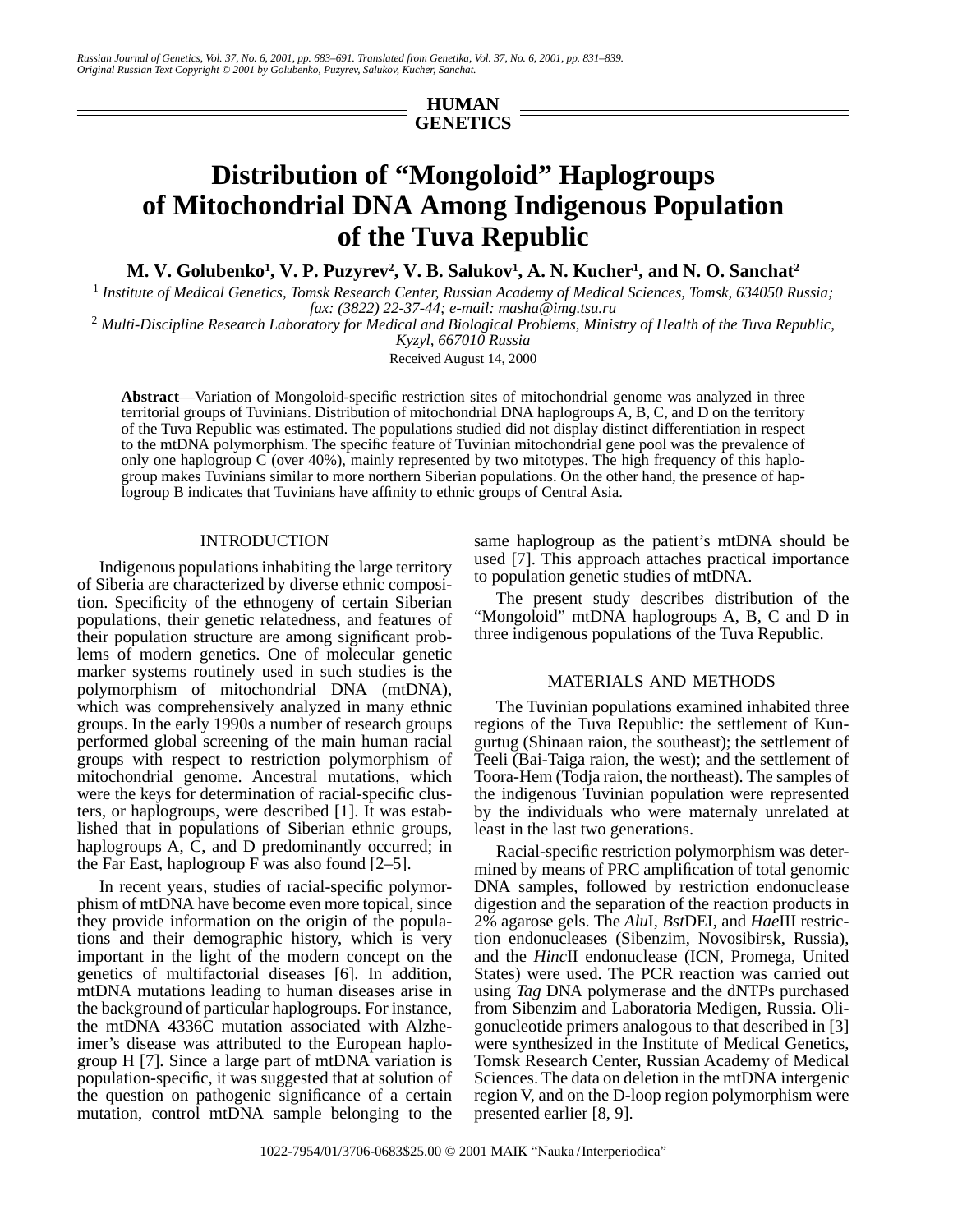Interpopulation frequency comparisons were performed using the  $\chi^2$  test with Yates's correction and the STATISTICA 5.0 software package. Gene diversity (analogous to heterozygosity) was calculated on an assumption that mtDNA was a single locus with many

alleles:  $h = \sum_{i=1}^{k} x_i \frac{n}{n-1}$  [10]. The proportion of rare alleles in the population was calculated using the

index suggested by L. A. Zhivotovsky:  $h_{\mu} = 1$  –

 $\left(\frac{\sum_{i}^{k}\sqrt{x_i}}{n}\right)^2$  [11]. In the formulas described *n* is a sam- $\frac{k}{k}$ 

ple size;  $k$  is the number of alleles, and  $x_i$  is the frequency of the allele *i*. The matrices of Nei's genetic distances and the dendrograms reflecting the betweenpopulation distances were calculated using the PHYLIP 3.5 software package [12].

# RESULTS

*Diversity of mtDNA haplotypes in Tuvunians.* The data on polymorphic restriction sites associations showed that in Tuvinians a total of 13 different haplotypes were present (Table 1). In addition to haplogroups A, B, C, and D, the haplotype X, defined by the association of the *Dde*I 10394/*Alu*I 10397 restriction sites was revealed. This haplotype belongs to the Mongoloid superhaplogroup M, which is determined by this polymorphism. Since haplotype X is a combined one, it can contain haplogroups E and G, as well as certain lineages of superhaplogroup M. It is necessary to clarify that this haplotype corresponds to haplotypes X6 and X7 described in [13], but not to the European haplogroup X [14]. The remaining haplotypes were assigned the numbers from I to VIII. By the site association, haplotype I of this group corresponds to the Cambridge mtDNA sequence [15]. It can include the representatives of the Mongoloid haplogroup F, which was not examined in this study, and the lineages of possible European origin. Haplotype II can be of European origin, since it differs from the Cambridge sequence only by the *Dde*I 10394 site. Furthermore, the association of the *Dde*I 10393+/*Alu*I 10397 sites is not typical to Mongoloids [1, 16]. Haplotypes III and IV could arise as a result of a mutation leading to the loss of the *Dde*I 10394 and *Alu*I 10397 sites: haplotype III, against the background of haplogroup D, and haplotype IV, against the background of haplogroup C. Haplotypes from V to VIII carry either deletion or insertion of the intergenic region V. Haplotype V differs from haplogroup B only by the presence of the *Dde*I 10394 site. Its origin could be associated either with recurrent mutation resulted in the appearance of this site, or with independent emergence of the deletion. The latest variant seems most probable in case of haplotype IV, which differs from haplogroup B as much as by the three sites, and corresponds to haplogroup C. Haplotypes VII and

VIII carry the region V insertion along with site association typical to haplogroups C and D respectively.

*Distribution of mtDNA haplogroups over the territory of the Tuva Republic.* The Bai-Taiga population was characterized by highest number of haplotypes detected (Table 1). In this population the whole haplotype spectrum revealed in Tuvinians was represented. Some specific features of the distribution of the region V insertion–deletion polymorphism on the Tuva territory should be mentioned. In the Kungurtug population, characterized by the lowest deletion frequency of all populations studied, the deletion was associated only with haplogroup B. However, the deletion was also observed in two other Tuvinian populations, which carried haplotypes V and VI. The region V insertion in the Toora-Hem population was associated with one haplotype, and in the Teeli population it was associated with two haplotypes.

The three Tuvinian populations examined were generally characterized by similar frequencies of certain haplotypes. Haplogroup C with the frequency exceeding 40% was most frequent. The frequencies of haplogroups A and B were rather low. In the Bai-Taiga population the frequency of haplogroup B was statistically significantly higher than in the Kungurtug population. In addition, the Kungurtug population was distinguished by the frequency of haplogroup D. In this population this frequency was statistically significantly higher than in two other populations. The frequency of haplotype II (*Dde*I 10394+) in the Bai-Taiga population was statistically significantly higher than in other Tuvinian populations.

*Differentiation of haplotypes in respect to the Dloop polymorphism and diversity of mitochondrial gene pool in Tuvinians.* To analyze genetic heterogeneity within the haplogroups, we studied the distribution of the lineages isolated in different haplogroups by the polymorphic restriction sites in the D-loop region. The structure of the D-loop mitotypes was described earlier [8]. In three Tuvinian populations a total of 48 different mtDNA lineages, distinguished by 14 polymorphic restriction sites were revealed (Table 2). Interestingly, high frequency of haplogroup C was mostly associated with one lineage, represented by mitotype 1. The frequency of this lineage in Tuvinians overall was 31%. The frequency of the second shared lineage, haplogroup C / mitotype 2 (C/2), was 15%. Thus, about  $\overline{46\%}$ of all Tuvinian mtDNAs were represented by two lineages. In addition, three lineages with the frequencies about 5% were found in the Kungurtug population, one lineage was detected in the Toora-Hem population, and another three lineages were detected in the population of Bai-Taiga (Table 2).

Despite the fact that the number of haplotypes revealed in the Kungurtug population by use of racialspecific restriction sites was the lowest (Table 1), the total number of mtDNA lineages (33) revealed in this population was the highest (Table 2). Furthermore,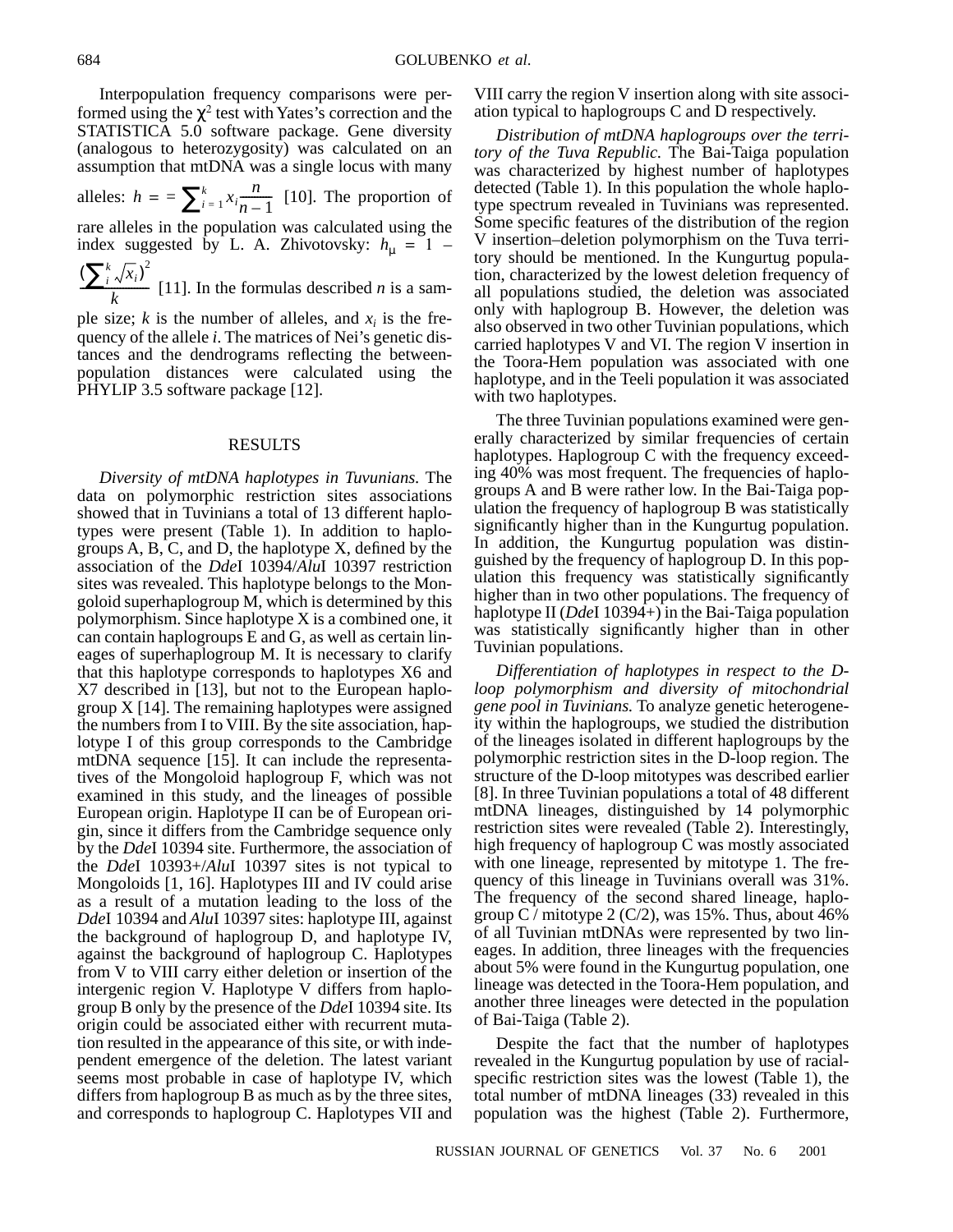| Haplo-<br>type   | Polymorphic sites*                                                                |                          |                |                          |                                 |                          |                          | Kungur-<br>tug,<br>$N = 156$ | Toora-<br>Hem,<br>$N = 130$ | Teeli,<br>$N = 172$ | Tuvinians,<br>$N = 458$ | Mongols,<br>$N = 103$    | Altaians,<br>$N = 28$    | Chukchi,<br>$N = 70$            | Koryaks,<br>$N = 107$    | Nganasans,<br>$N = 49$          | Evens,<br>$N = 43$       | South-<br>Eastern<br>Asia,<br>$N = 153$ |
|------------------|-----------------------------------------------------------------------------------|--------------------------|----------------|--------------------------|---------------------------------|--------------------------|--------------------------|------------------------------|-----------------------------|---------------------|-------------------------|--------------------------|--------------------------|---------------------------------|--------------------------|---------------------------------|--------------------------|-----------------------------------------|
|                  | $\overline{2}$<br>$\overline{7}$<br>3<br>5<br>6<br>$\overline{4}$<br>$\mathbf{1}$ |                          |                |                          |                                 |                          |                          | present study                |                             |                     |                         | $[26]$                   | $[3]$                    | $[2]$                           |                          |                                 |                          | $[16]$                                  |
| $\mathbf{A}$     | $+$                                                                               | $+$                      | $\mathbf N$    | $\overline{\phantom{0}}$ | $\overline{\phantom{0}}$        | $+$                      | $\overline{\phantom{m}}$ | 4.49                         | 2.31                        | 2.32                | 3.05                    | 2.91                     | 3.57                     | 28.57                           | 3.74                     | 2.04                            | $\overline{\phantom{m}}$ | 2.61                                    |
| $\mathbf{B}$     | $\equiv$                                                                          | $+$                      | D              | $\overline{\phantom{0}}$ | $\overline{\phantom{0}}$        | $^{+}$                   | $\overline{\phantom{m}}$ | $1.92^{\rm B}$               | 2.31                        | $6.40^{\rm K}$      | 3.71                    | 7.77                     | 3.57                     | $\overline{\phantom{0}}$        | $\overline{\phantom{0}}$ | $\qquad \qquad -$               | $\overline{\phantom{m}}$ | 9.80                                    |
| $\mathbf C$      | $\equiv$                                                                          | $+$                      | $\overline{N}$ | $+$                      | $+$                             | $\overline{\phantom{0}}$ | $+$                      | 51.92                        | 53.85                       | 42.44               | 48.91                   | 14.56                    | 35.71                    | 8.57                            | 28.04                    | 38.78                           | 58.14                    | 0.65                                    |
| $\mathbf D$      | $\equiv$                                                                          | $\equiv$                 | $\mathbf N$    | $+$                      | $+$                             | $^{+}$                   | $\overline{\phantom{m}}$ | $16.67^{TB}$                 | 7.69 <sup>K</sup>           | $5.24^{\rm K}$      | 9.82                    | 20.39                    | 14.28                    | 7.14                            | 1.87                     | 36.74                           | 6.98                     | 3.92                                    |
| $\mathbf X$      | $\qquad \qquad -$                                                                 | $+$                      | N              | $+$                      | $+$                             | $+$                      | $\overline{\phantom{m}}$ | 10.26                        | 5.38                        | 8.14                | 8.08                    | 23.30                    | 7.14                     | 12.86                           | 46.73                    | 6.12                            | 34.88                    | 37.25                                   |
| $\mathbf I$      | $\equiv$                                                                          | $+$                      | $\mathbf N$    | $\overline{\phantom{m}}$ | $\overline{\phantom{a}}$        | $+$                      | $\overline{\phantom{m}}$ | 10.25                        | 18.46                       | 13.96               | 13.97                   | 22.33                    | 35.71                    | 27.14                           |                          | 16.33                           | $\overline{\phantom{m}}$ | 36.64                                   |
| $\mathbf{I}$     | $\equiv$                                                                          | $+$                      | $\mathbf N$    | $+$                      | $\overline{\phantom{0}}$        | $+$                      | $\overline{\phantom{m}}$ | $1.92^B$                     | 3.08 <sup>B</sup>           | 9.88 <sup>KT</sup>  | 5.24                    | 2.91                     | $\overline{\phantom{0}}$ | $\overline{\phantom{0}}$        | 18.69                    | $\overline{\phantom{0}}$        | $\qquad \qquad -$        | 1.3                                     |
| III              | $\equiv$                                                                          | $\bar{ }$                | $\mathbf N$    | $\overline{\phantom{0}}$ | $\overbrace{\phantom{1232211}}$ | $^{+}$                   | $\overline{\phantom{m}}$ | 2.56                         | 0.77                        | 0.58                | 1.31                    | 3.88                     | $\overline{\phantom{m}}$ | 4.29                            | $\overline{\phantom{0}}$ | $\overline{\phantom{0}}$        | $\overline{\phantom{m}}$ | 0.65                                    |
| IV               | $\equiv$                                                                          | $+$                      | $\mathbf N$    | $\overline{\phantom{m}}$ | $\overline{\phantom{0}}$        | $\overline{\phantom{0}}$ | $^{+}$                   | $\boldsymbol{0}$             | $\boldsymbol{0}$            | 0.58                | 0.22                    | $\qquad \qquad -$        | $\qquad \qquad -$        | 11.43                           | $\qquad \qquad -$        | $\overline{\phantom{0}}$        | $\overline{\phantom{m}}$ | $\overbrace{\phantom{1232211}}$         |
| $\mathbf{V}$     | $\qquad \qquad -$                                                                 | $+$                      | D              | $+$                      | $\overbrace{\phantom{1232211}}$ | $+$                      | $\overline{\phantom{m}}$ | $\overline{0}$               | 2.31                        | 6.40                | 3.06                    | 1.94                     | $\overline{\phantom{m}}$ | $\overbrace{\phantom{1232211}}$ | $\overline{\phantom{0}}$ | $\overbrace{\phantom{1232211}}$ | $\qquad \qquad -$        | 3.92                                    |
| <b>VI</b>        | $\equiv$                                                                          | $+$                      | $\mathbf D$    | $+$                      | $+$                             | $\overline{\phantom{m}}$ | $+$                      | $\overline{0}$               | $\boldsymbol{0}$            | 0.58                | 0.22                    | $\equiv$                 | $\overline{\phantom{0}}$ | $\overline{\phantom{0}}$        | $\qquad \qquad -$        | $\overline{\phantom{0}}$        | $\overline{\phantom{0}}$ |                                         |
| <b>VII</b>       | $\equiv$                                                                          | $+$                      | I              | $+$                      | $+$                             | $\overline{\phantom{0}}$ | $+$                      | $\overline{0}$               | 3.85                        | 1.74                | 1.75                    | $\overline{\phantom{0}}$ | $\overline{\phantom{0}}$ | $\overline{\phantom{0}}$        |                          | $\overbrace{\phantom{1232211}}$ | $\overline{\phantom{0}}$ |                                         |
| ${\rm VIII}$     | $\qquad \qquad -$                                                                 | $\overline{\phantom{m}}$ | I              | $+$                      | $+$                             | $+$                      | $\overline{\phantom{m}}$ | $\overline{0}$               | $\boldsymbol{0}$            | 1.74                | 0.66                    | $\overline{\phantom{0}}$ |                          |                                 | $\overline{\phantom{0}}$ |                                 |                          |                                         |
| $\boldsymbol{h}$ |                                                                                   |                          |                |                          |                                 |                          |                          | 0.6826                       | 0.6682                      | 0.7763              | 0.7517                  |                          |                          |                                 |                          |                                 |                          |                                         |

Table 1. The structure and frequencies of mtDNA haplotypes revealed in Tuvinians in comparison with other Asian populations (%)

Note: Upper indices show statistically significant frequency differences ( $p < 0.05$ ) with: B, Bai-Taiga population; K, Kungurtug population; T, Toora-Hem population;

\* Polymorphic sites: 1, *Hae*III 663; 2, *Alu*I 5176; 3, del/ins 8272–8289; 4, *Dde*I 10394; 5. *Alu*I 10397; 6, *Hinc*II; 7, *Alu*I 13262.

685

DISTRIBUTION OF "MONGOLOID" HAPLOGROUPS OF MITOCHOHONDRIAL DNA

DISTRIBUTION OF "MONGOLODY HAPLOGROUPS OF MITOCHONDRIAL DNA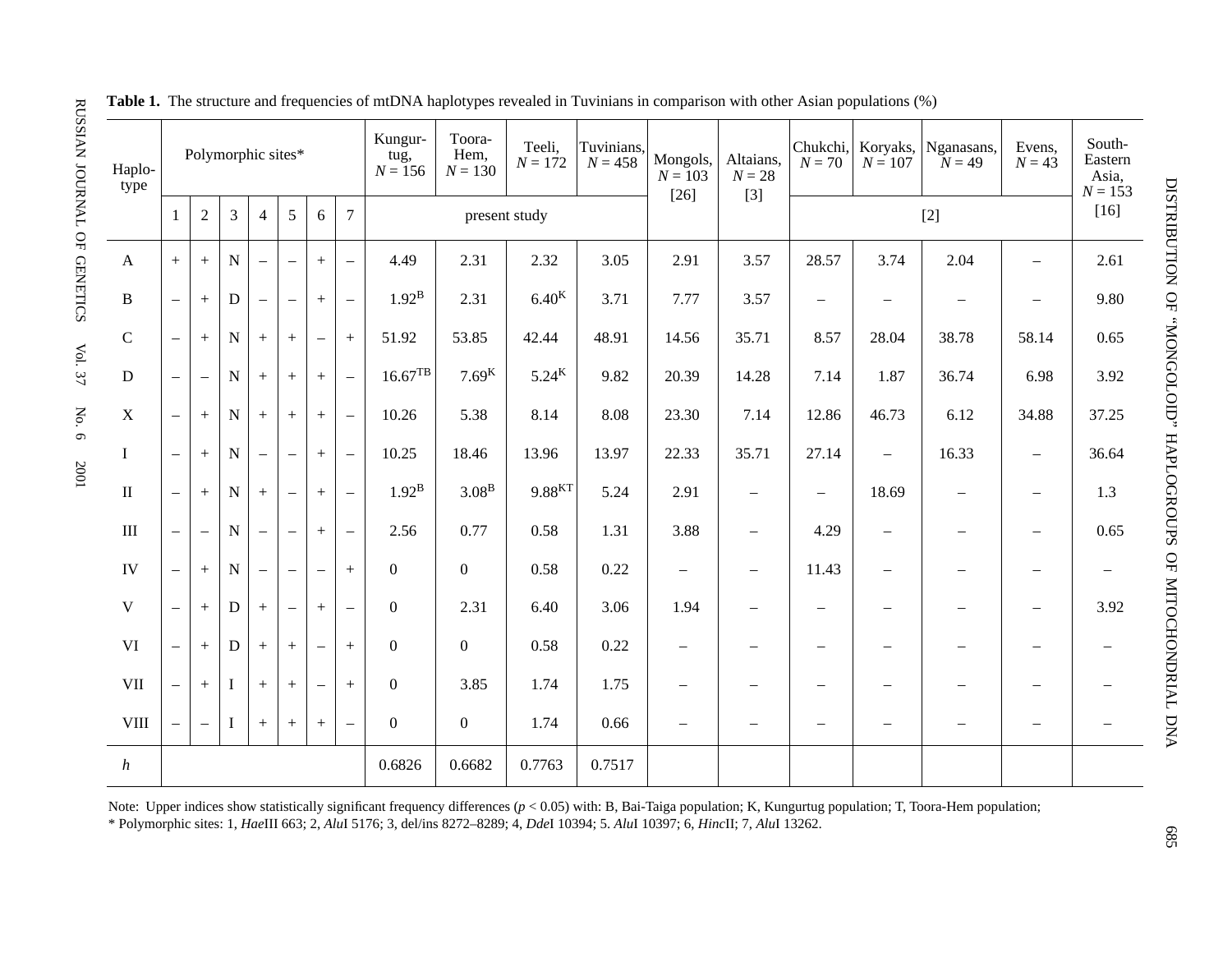## GOLUBENKO *et al*.

| Haplotype                 | Mitotype<br>number according to [6]  | Kungurtug (156)   | Toora-Hem (130)          | Teeli (172)              | Overall (458) |  |
|---------------------------|--------------------------------------|-------------------|--------------------------|--------------------------|---------------|--|
|                           | $\mathbf{1}$                         | ${<}1\,$          | ${<}1$                   | 1.16                     | ${<}1$        |  |
| $\mathbf{A}$              | $\mathfrak{Z}$                       | 3.21              | 1.54                     | 1.16                     | 1.97          |  |
|                           | $\mathbf{1}$                         | $<\!\!1$          | 1.54                     | 2.91                     | 1.75          |  |
| $\, {\bf B}$              | $\overline{c}$                       | 1.28              | $\overline{\phantom{0}}$ | $\qquad \qquad -$        | ${<}1$        |  |
|                           | 4                                    | $\equiv$          | <1                       | 3.49                     | 1.53          |  |
|                           | $\mathbf{1}$                         | 32.69             | 36.92                    | 25.00                    | 31.00         |  |
| $\mathbf C$               | $\sqrt{2}$                           | 14.74             | 13.85                    | 16.86                    | 15.28         |  |
|                           | 6                                    | 1.28              | 3.08                     | $<1\,$                   | 1.53          |  |
|                           | $\boldsymbol{7}$                     | 1.28              | $\overline{\phantom{0}}$ |                          | $<\!\!1$      |  |
|                           | $\mathbf{1}$                         | 5.77              | 1.54                     | 2.33                     | 3.28          |  |
| $\mathbf D$               | $\overline{c}$                       | 1.28              | $\overline{\phantom{0}}$ |                          | ${<}1$        |  |
|                           | 3                                    | 5.77              | 5.38                     | 2.91                     | 4.59          |  |
|                           | $\overline{\mathcal{L}}$             | 3.85              | $<1\,$                   |                          | 1.53          |  |
|                           | $\mathbf{1}$                         | $\qquad \qquad -$ | 4.62                     | 2.91                     | 2.40          |  |
|                           | $\sqrt{2}$                           |                   |                          | 1.16                     | ${<}1\,$      |  |
| $\mathbf X$               | 3                                    | 1.92              |                          | $\leq$ 1                 | $<\!\!1$      |  |
|                           | 5                                    | 5.77              |                          | <1                       | 2.18          |  |
|                           | 7                                    | 1.28              |                          | 2.33                     | 1.31          |  |
|                           | $\mathbf{1}$                         | 1.92              | 2.31                     | 6.98                     | 3.93          |  |
|                           | $\sqrt{2}$                           | 1.92              | ${<}1$                   | $<1\,$                   | 1.09          |  |
| $\bf I$                   | 3                                    | 1.92              | 11.54                    | 6.40                     | 6.55          |  |
|                           | 4                                    |                   | 2.31                     |                          | $<\!\!1$      |  |
|                           | 8                                    | 1.92              |                          |                          | $<\!\!1$      |  |
|                           | 9                                    | 1.28              |                          |                          | ${<}1\,$      |  |
|                           | $\,1$                                | 1.28              | $\overline{\phantom{0}}$ | 2.33                     | 1.31          |  |
| $\mathbf{I}$              | 3                                    | $<\!\!1$          |                          | 4.65                     | 1.97          |  |
|                           | 5                                    |                   | 2.31                     | 2.91                     | 1.75          |  |
| $\rm III$                 | $\boldsymbol{2}$                     | 1.28              | $\qquad \qquad -$        | $\overline{\phantom{0}}$ | $<\!\!1$      |  |
| $\mathbf V$               | $\,1$                                |                   | $<\!\!1$                 | 6.40                     | 2.62          |  |
|                           | 3                                    | -                 | 1.54                     | -                        | $<\!\!1$      |  |
| ${\rm VII}$               | $\mathbf{1}$                         | $\qquad \qquad -$ | 3.85                     | 1.74                     | 1.75          |  |
| 3<br>${\rm VIII}$         |                                      | $\equiv$          | $\equiv$                 | 1.74                     | $<\!\!1$      |  |
| Total number of alleles** |                                      | 33                | 24                       | $27\,$                   | 48            |  |
| Diversity $h$             |                                      | 0.8607            | 0.8270                   | 0.8915                   | 0.8686        |  |
|                           | Proportion of rare alleles $h_{\mu}$ | 0.33              | 0.34                     | 0.28                     | 0.41          |  |

**Table 2.** Distribution of different mtDNA lineages (>1%) in Tuvinians\*

\* Alleles with the frequencies less than 1% in all of the populations (sporadic cases) were not included in the Table.

\*\* Taking into consideration the alleles with the frequencies <1%.

most of these lineages were rare. Thus, the Shinaan population from the settlement of Kungurtug differs from other Tuvinian populations by higher diversity within the haplogroups, because in this population such lineages as A, C, D, X, I, and III are represented by the highest number of different D-loop region mitotypes.

The lack of consistent association between most of the mitotypes formed by the polymorphic sites within the D-loop region of mtDNA and a particular haplogroup can be explained by the fact that mutation rate in the D-loop region is higher than that in the coding regions of mitochondrial genome. Moreover, in this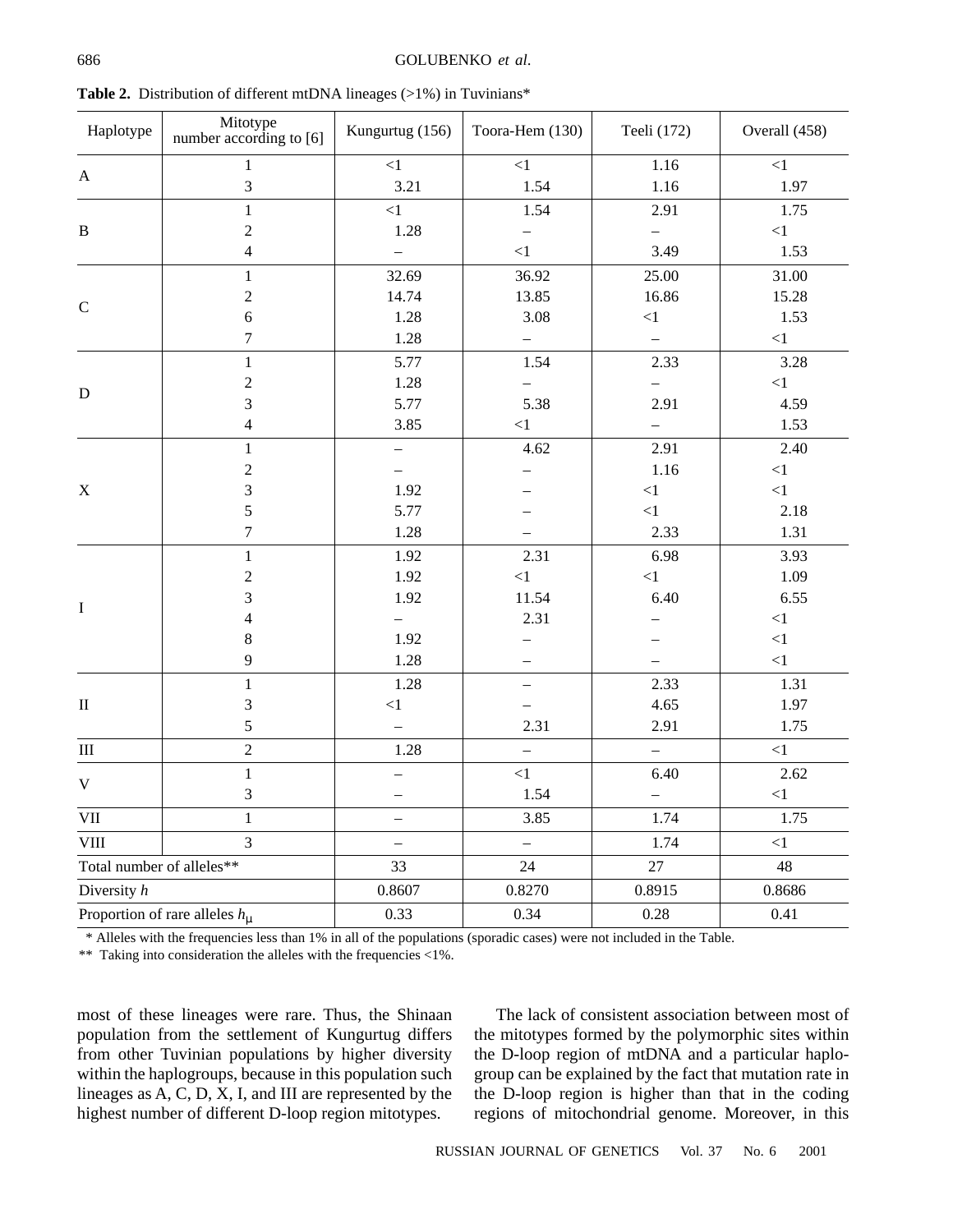The value of genetic diversity, calculated based of the haplotype frequencies determined by the coding region polymorphisms, varied from 0.66 in Toora-Hem to 0.77 in Teeli (Table 1). For combined mtDNA lineages, the average value of this parameter in Tuvinians constituted 0.87. It was the highest in the Bai-Taiga population (Table 2). The observed distribution of genetic diversity values was opposite to that observed earlier at the analysis of the mtDNA D-loop region polymorphism. According to that data, the highest degree of genetic diversity was typical to the Kungurtug population, while the lowest degree of genetic diversity was observed in Teeli [8]. The proportion of rare alleles in different populations varied about 0.3, and in the pooled Tuvinian sample it constituted 0.4 (the proportion of rare alleles increases at population pooling [17]).

region both direct and reverse mutations leading to recurrent alterations in the restriction sites as a result of independent mutation events have been observed. Specifically, mitotype 1 was found practically in all of the

haplogroups analyzed (Table 2).

The effect of contemporary migrations of the Tuvinian gene pool can be estimated based on the data of demographic studies [18, 19]. In the Todja raion migration processes have recently intensified [18]. Analysis of the data on the birthplaces of the individuals examined showed that the Kungurtug and Bai-Taiga population samples were for the most part comprised by the native inhabitants of those settlements, while 38% of the Toora-Hem population sample was represented by the inhabitants of other, mostly western and central, Tuva territories. Correlating the data on individual birthplaces with the polymorphism of their mtDNAs showed that the presence of some mtDNA lineages in the Todja population resulted from migrations. These lineages were A/mitotype 1 (A/1), D/1 and D/4, X/4, I/6, III/3, V/1. After the exclusion of migrants from the sample, the frequency of the most common C/1 lineage in the population of Toora-Hem increased up to 49.38%, while the frequency of C/2 lineage decreased to 9.88%. The frequencies of other lineages did not change considerably, and genetic diversity *h* was 0.7441. Thus, contemporary migration processes resulted in the decrease of the major mitotype frequency and in the increase of genetic diversity in the population from the Todja raion of the Tuva Republic.

*Polymorphism of mtDNA in Tuvinians in comparison with other Asian populations.* Nei's genetic distances [10] were calculated between Tuvinians and some other Asian populations listed in Table 1, which represented the main linguistic groups of Siberia. To calculate the distances, the frequencies of the main lineages, A–D, II, and I were used. The values of genetic distances varied from 0.02 to 1.09. The lowest values were obtained at comparison of Tuvinian populations with each other and with northern Altaians (Table 3). Of three Tuvinian populations examined the highest



Dendrogram reflecting the degree of genetic relatedness between the Asian populations (according to Nei's genetic distances).

distance value was observed between the populations of Kungurtug and Teeli (0.11), and the lowest value, between the populations of Teeli and Toora-Hem (0.03). Generally, Tuvinian populations were closer to each other and to Altaians than to other Asian populations.

The dendrogram constructed from the matrix of genetic distances (figure) showed that all of the grouped into two distinct clusters. The first cluster included the populations of Southeastern Asia, Mongols, Koryaks, and Chukchi. The second cluster was comprised by the three Tuvinian populations, Altaians, and by slightly distant from these Evens and Nganasans. Thus, Siberian populations clustered separately from the populations of Central and Eastern Asia, and the populations from the Pacific coast.

### DISCUSSION

*Intraethnic differentiation of Tuvinians by mtDNA polymorphism.* According to anthropological studies, the population of the Tuva Republic is heterogeneous in respect to the expression of Mongoloid anthropological features. The highest degree of manifestation of Mongoloid features was typical to the inhabitants of the southern part of the Republic, where the family names of Mongoloid origin occurred more frequently (the settlement of Kungurtug [19, 20]). The population of the western part of the Republic (including the Bai-Taiga raion) is characterized by relatively weak manifestation of Mongoloid features [20], and the inhabitants of the Todja raion (the settlement of Toora-Hem) belong to the Baikal anthropological type [21].

As shown earlier, Tuvinian populations did not display clear-cut differences in respect to the mtDNA D-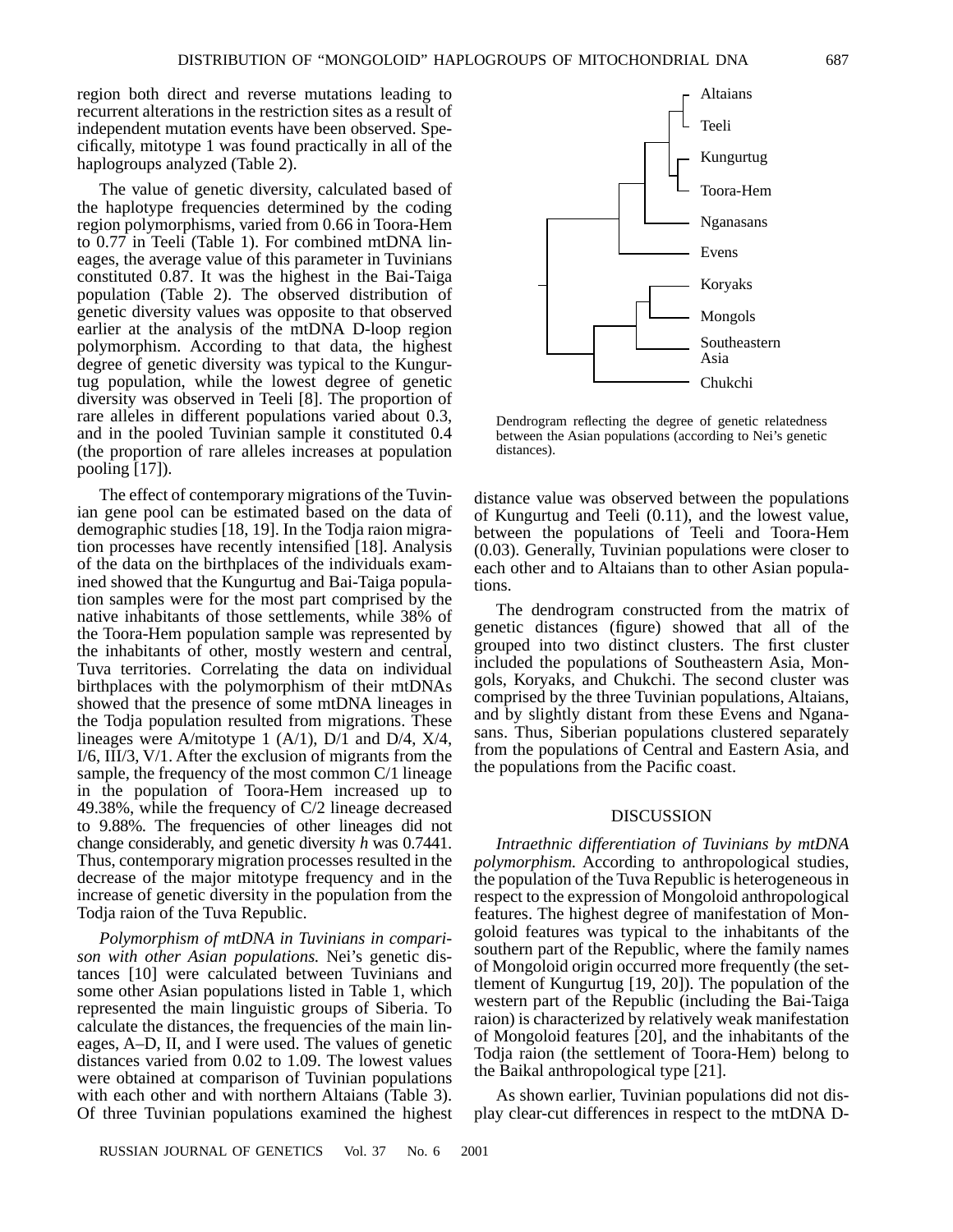|    | Population        |        | 2                        | 3                        | 4      | 5      | 6                        | 7                        | 8                        | 9                        | 10     |
|----|-------------------|--------|--------------------------|--------------------------|--------|--------|--------------------------|--------------------------|--------------------------|--------------------------|--------|
|    | Kungurtug         |        | 0.0408                   | 0.1098                   | 0.4020 | 0.1217 | 0.7663                   | 0.3869                   | 0.0975                   | 0.1171                   | 1.0696 |
| 2  | Toora-Hem         | 0.0408 | $\overline{\phantom{0}}$ | 0.0266                   | 0.4566 | 0.0563 | 0.5832                   | 0.4251                   | 0.1886                   | 0.2208                   | 0.8412 |
| 3  | Teeli             | 0.1098 | 0.0266                   | $\overline{\phantom{0}}$ | 0.3343 | 0.0213 | 0.3839                   | 0.3630                   | 0.2517                   | 0.3236                   | 0.5075 |
| 4  | Mongols           | 0.3960 | 0.3833                   | 0.2479                   | -      | 0.1616 | 0.2497                   | 0.2350                   | 0.2939                   | 0.5741                   | 0.1345 |
| 5  | <b>Altaians</b>   | 0.1217 | 0.0563                   | 0.0213                   | 0.2489 |        | 0.3034                   | 0.3979                   | 0.1620                   | 0.4023                   | 0.4557 |
| 6  | Chukchi           | 0.7663 | 0.5832                   | 0.3839                   | 0.3404 | 0.3034 | $\overline{\phantom{0}}$ | 0.5594                   | 0.7578                   | 1.3139                   | 0.2443 |
|    | Koryaks           | 0.3869 | 0.4251                   | 0.3630                   | 0.1536 | 0.3979 | 0.5594                   | $\overline{\phantom{0}}$ | 0.6121                   | 0.1898                   | 0.2648 |
| 8  | <b>Nganasans</b>  | 0.0975 | 0.1886                   | 0.2517                   | 0.3179 | 0.1620 | 0.7578                   | 0.6121                   | $\overline{\phantom{0}}$ | 0.3409                   | 1.0760 |
| 9  | Evens             | 0.1171 | 0.2208                   | 0.3236                   | 0.4480 | 0.4023 | 1.3139                   | 0.1898                   | 0.3409                   | $\overline{\phantom{0}}$ | 1.0968 |
| 10 | Southeastern Asia | 1.0696 | 0.8412                   | 0.5075                   | 0.1595 | 0.4557 | 0.2443                   | 0.2648                   | 1.0760                   | 1.0968                   |        |

**Table 3.** Nei's genetic distances between Tuvinians and other Asian populations according to the data on mtDNA polymorphism

loop region polymorphisms that could be associated with their specific anthropological features [8]. Our analysis of racial-specific polymorphism, however, has revealed a weakly expressed differentiation, which corresponded to the anthropological one. In particular, the frequency of haplogroup D in Tuvinians from Kungurtug was more similar to that in Mongols, than to other Tuvinian populations. Moreover, in Bai-Taiga population an increased frequency of lineage II, presumably including the mtDNAs of European origin, was observed (Table 1). On the dendrogram the Bai-Taiga population is placed in one cluster with Northern Altaians, which are characterized by South Siberian anthropological type, formed with the participation of the European component. Nevertheless, Tuvinian populations tested were characterized by some shared specific features of mtDNA polymorphism, which distinguished them from other Siberian populations. These are the high frequency of haplogroup C (from 42 to 54%) and the presence of haplogroup B. The first feature defines Tuvinians as a Siberian population and brings them close to Tungus and Samoyed populations. The second feature indicates the affinity of Tuvinians to Turkic and Mongoloid populations. The association of these two features is specific to Tuvinians, and is probably a characteristic feature of the population structure of mtDNA polymorphism in this ethnic groups.

As mentioned above, in respect to the frequencies of the main mtDNA lineages, there were no considerable differences between contemporary population of the Todja raion, which included migrants, and the population sample comprised only by native inhabitants of this territory. Hence, the uniformity of Tuvinian populations in respect to the mtDNA polymorphism is most likely an ancestral character not associated with contemporary migrations. Since mitochondrial gene pool of Tuvinians is generally characterized only by slight territorial differentiation, it can be considered as a uniform system, which also includes Toja Tuvinians. Our findings that migrations northwestward from the west of Tuva led to an increase of the number of rare alleles in the Toora-Hem population confirm the existence of a current gene flow on the territory of the Republic, which was first described by Yu. G. Rychkov [22]. This gene flow may be the reason for the increased degree of genetic diversity observed in Todja Tuvinian populations.

Genetic diversity, calculated on the basis of the mtDNA haplogroup frequencies, reflects the ancestral structure of mitochondrial genome, because haplogroups correspond to ancestral lineages that remain unchanged during many generations. At the same time, genetic diversity calculated based on the frequencies of all revealed mtDNA lineages can reflect the current state of the gene pool, because preservation or elimination of the new lineages, arising as a result of mutations, depends on migration and stochastic factors. The *h* value calculated by use of haplogroup frequencies (Table 1) was the highest in Teeli (0.78). In the Kungurtug and Toora-Hem populations, the *h* values were lower (0.67–0.68). The genetic diversity values calculated using the second approach were nearly equal in all of the three Tuvinian populations (Table 2), favoring the proposal on the homogeneous action of population dynamics factors on the whole Tuva territory. The most probable explanation for higher mtDNA haplogroup diversity revealed in Bai-Taiga population is the historically formed heterogeneity of the western part of the Tuva Republic, inhabited by different ethnic groups [23–25].

Interestingly, in Tuvinian gene pool two main mtDNA lineages, C/1 and C/2, with summarized frequency of about 50% prevail. This fact can reflect some specific features of the founder population demographic history, specifically, dramatic decrease of its population number with subsequent increase, which resulted in the decrease of genetic diversity and the alteration of the gene frequencies (the bottleneck effect). Note that while the total frequency of haplogroup C in Mongols is lower that in Tuvinians, it is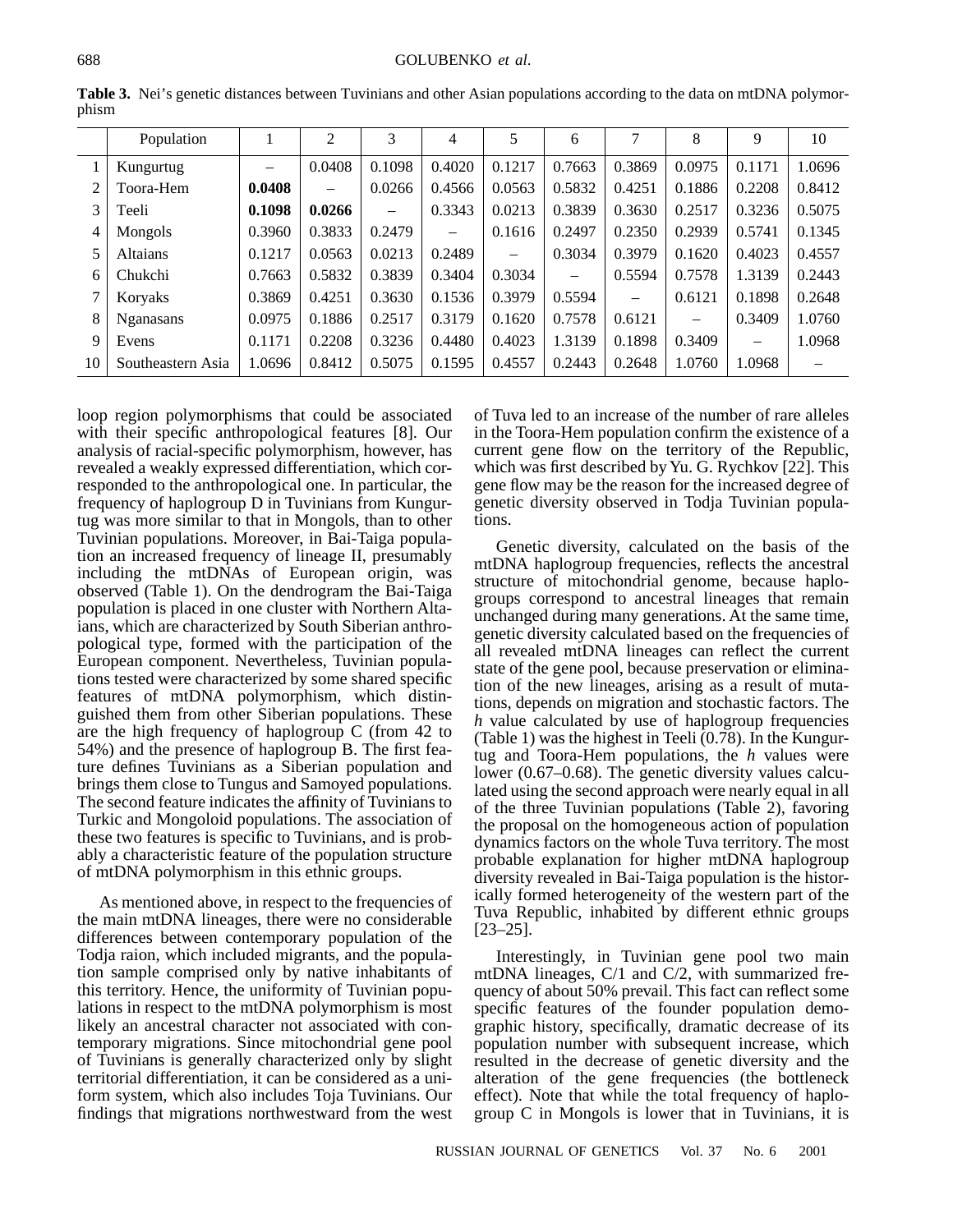mainly represented by mitotypes 1 and 2 [26]. It can be suggested that appearance of haplogroup C in the Altai and Sayan upland and in the Central Asia dates back to the same geological period and has the common source. In any case, this component of mitochondrial gene pool is suggested to be one of the oldest. From the other hand, the population contains numerous rare mitotypes (Table 3). As mentioned above, this situation can be the reflection of intense migrations from other territories. The confirmation of this suggestion can be found in the history of Tuva. Over the last several thousand years the territory of Sayans and the Minusinsk depression were invaded by the tribes of different ethnic origin, and even of different races (see [18] for review).

*Genetic relationships between Tuvinians and other Asian populations.* Contemporary Tuvinians along with Mongols and Buryats belong to Central Asian anthropological type of Mongoloid race with some variations in different region of Tuva [19, 21]. However, Tuvinians are characterized by complex ethnogeny, and different heterogeneous ancient tribes, which replacing one another inhabited the territory of ancient Tuva, could leave their traces in the gene pool of contemporary population.

Taking into consideration the fact that in ancient times (the Bronze Age) the territory of Altai and Sayans was inhabited by Caucasoids [23], it seems interesting to reveal the presence of presumptive Caucasoid admixture in the Tuvinian gene pool. In spite of the fact that in this study the "Mongoloid-specific" set of polymorphic sites was used, haplotypes of presumptive Caucasoid origin can be isolated by the method of exclusion. As mentioned above in the Results, these were haplotypes I and II. Their summarized frequency was the highest in the Bai-Taiga population (about 24%), in Toora-Hem it was 21.5%, and in Kungurtug, about 12%. The average haplotype frequency for Tuva as a whole was 19%. These findings indicate that maximum contribution of Caucasoid component to the Tuvinian gene pool does not exceed 19%. However, haplotypes I and II can also include the lineages of the Mongoloid origin. Since the frequency of haplotypes I and II in other Mongoloid populations, and in Mongols in particular, is also high (Table 1), it can be suggested that at least some of the lineages included in haplotypes I and II in Tuvinians can be of Mongoloid origin. Thus, it is likely that Caucasoid admixture in the Tuvinian gene pool is low. The contribution of the Caucasoid component seems to be higher in the populations inhabiting western raions of the republic, where the frequency of haplotypes I and II is the highest, and the features of Mongoloid race, according to anthropological data, are less expressed [19]. Interestingly, the data on Y chromosome polymorphism showed that about 24% of Y chromosomes in Tuvinians were of ancient Caucasoid origin [27]. This situation can reflect ethnically differentiated contribution of males and females to the formation of contemporary gene pool.

It was established that the territory of Tuva was inhabited by the ancient Samoyed and Keto-speaking tribes, whose influence is most pronounced in the northeast of Tuva [24]. Earlier, it was shown that in respect to mtDNA D-loop polymorphism Tuvinians are close to the Samoyed-speaking Sel'kups [8]. The genetic distances between Tuvinian populations and Nganasans and Evens are low, which is reflected in the dendrogram topology (figure),and confirms the participation of the "northern" component in the Tuvinian ethnogeny. The studies carried out in some other populations showed that high frequency of haplogroup C is typical to the populations inhabiting the territories of Siberia north of Tuva [2, 3].

The next stage of the Tuva history was associated with the invasion of Huns and Turkic tribes. In this respect note that judging by genetic distances, Tuvinians are very close to Altaians, which belong to Turkic group (Table 3), and cluster together with them on the dendrogram (figure). Thus, historical data along with the results of anthropological studies point to the relatedness between Altaians and Tuvinians [19, 23]. These suggestions are confirmed by the data on mtDNA polymorphism. Earlier studies of length polymorphism of mtDNA intergenic region V led to a suggestion that this polymorphism in Tuvinians is associated with the Turkic influence [9]. Further studies of this problem would permit elucidation of the degree of genetic differentiation of the Turkic-speaking people. It should be also noted that insertion in this region in Tuvinians is associated with haplogroups C and D (see also [28]). This finding suggests recurrent independent emergence of the interegenic region V insertion in the history of humankind.

Numerous data suggest that during the last millennium, nomad Mongolian tribes migrated to the territory of Tuva. In view of this, it is surprising that Mongolians and Tuvinians do not cluster together on the dendrogram (figure). Indeed, Tuvinians are remarkably different from Mongols with regard to the frequencies of the main haplogroups. In Tuvinians the frequency of haplogroup C is higher, while the frequencies of haplogroups D and X are lower than in Mongols (Table 1). These findings indicate that although Tuvinian and Mongolian people are similar in their culture and anthropological types, there are the differences in the formation of these populations.

*Central Asian ancestry of Native Americans.* It was established that mitochondrial genome of American Indians can be considered as a "subsample" of Mongoloid mtDNA. Its diversity was considerably lower than that of Asian populations, and furthermore, it was influenced by the founder effect. For these reasons, the search of the Asian ancestry of American Indians, who are supposed to move to the New World through the land bridge, which was located in the place currently occupied by the Bering Strait, has become the subject of many studies [1–4, 13, 26, 28–30]. However, only a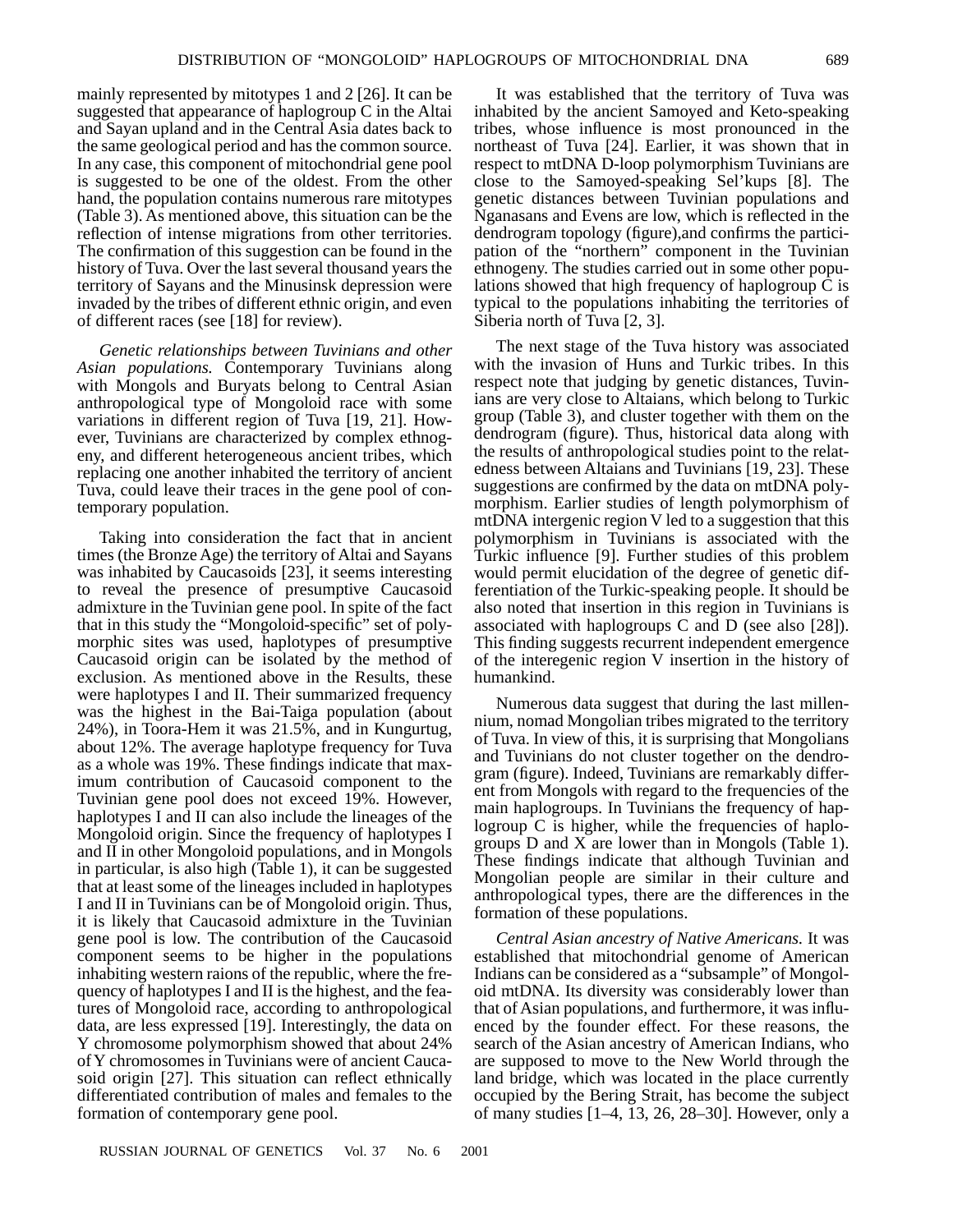few Asian populations possess all of the four main haplogroups, A, B, C, and D, found in American Indians. According to Derenko, *et al.* [28], confirmed in the present study, the summarized frequencies of the four New World-founder haplogroups in Tuvinians was the highest (over 70%). Taking into consideration ancient migrations of Mongolian and Turkic tribes to the south of Siberia (Altai, Tuva, and Buryatia), it can be suggested that the presence of haplogroup B, very scarce in other Siberian populations, in this territory is rather the result of migrations, than the initial characteristics of prehistoric populations. Nevertheless, the data on the ubiquitous presence of haplogroups A, B, C, and D in Tuvinians support the hypothesis that the ancestors of American Indians may have originated in Central Asia. Mongolia along with Altai and Sayan upland could be the potential locations for the origin of these populations [13, 26, 28].

Analysis of mtDNA restriction polymorphism in the three Tuvinian populations showed that, compared to other Asian populations, this ethnic group is characterized by unique diversity and frequencies of the main mtDNA lineages. The gene pool of Tuvinian mtDNA contains haplogroups A, B, C, and D, which is typical to the populations of Central Asia, and supports the suggestion that American Indians may have originated in Central Asia. Substantial prevalence of haplogroup C brings Tuvinians closer to more northern Siberian populations. Despite of intense ancient migrations from the surrounding territories and mutual isolation of Tuvinian tribes at the late 19th–early 20th beginning centuries [24], mitochondrial gene pool of Tuvinians represents a unified structure with weak territorial differentiation.

#### REFERENCES

- 1. Wallace, D.C., Mitochondrial DNA Variation in Human Evolution, Degenerative Diseases, and Aging, *Am. J. Hum. Genet.,* 1995, vol. 57, pp. 201–223.
- 2. Torroni, A., Schurr, T.G., Cabell, M.F., *et al.*, Asian Affinities and Continental Radiation of the Founding Native American mtDNAs, *Am. J. Hum. Genet.*, 1993, vol. 53, pp. 563–590.
- 3. Sukernik, R.I., Shurr, T.G., Starikovskaya, E.B., and Wallace, D.C., Mitochondrial DNA Variation in the Siberian Population in Connection to the Reconstruction of Evolutionary History of Native Americans: Restriction Polymorphism, *Genetika* (Moscow), 1996, vol. 32, no. 3, pp. 432–439.
- 4. Torroni, A., Miller, J.A., Moore, L.G., *et al.*, Mitochondrial DNA Analysis in Tibet: Implications for the Origin of the Tibetan Population and Its Adaptation to High Altitude, *Am. J. Phys. Anthropol.*, 1994, vol. 93, pp. 189– 199.
- 5. Schurr, T.G., Sukernik, R.I., Starikovskaya, Y.B., and Wallace, D.C., Mitochondrial DNA Variation in Koryaks amd Itel'men: Population Replacement in the Okhotsk Sea–Bering Sea Region during the Neolithic, *Am. J. Phys. Anthropol.,* 1999, vol. 108, pp. 1–39.
- 6. McKusick, V.A., Genomics: Structural and Functional Studies of Genomes, *Genomics*, 1997, vol. 45, pp. 244– 249.
- 7. Torroni, A., Lott, M.T., Cabell, M.F., *et al.*, MtDNA and the Origin of Caucasoids: Identification of Ancient Caucasoid-Specific Haplogroups, One of Which Is Prone to a Recurrent Somatic Duplication in the D-Loop Region, *Am. J. Hum. Genet.*, 1994, vol. 55, pp. 760–776.
- 8. Golubenko, M.V., Restriction Fragment Length Polymorphism of the mtDNA Major Noncoding Region in the Indigenous Population of the Tuva Republic, *Genetika* (Moscow), 1999, vol. 35, no. 8, pp. 1124–1131.
- 9. Golubenko, M.V., Distribution of the Deletion/Insertion Polymorphism of the Mitochondrial DNA Intergenic V Region in the Indigenous Population of the Tuva Republic, *Genetika* (Moscow), 2000, vol. 36, no. 3, pp. 371– 376.
- 10. Nei, M., *Molecular Population Genetics and Evolution,* Amsterdam: North-Holland Publ. Co., 1975.
- 11. Zhivotovsky, L.A., A Parameter of Intrapopulation Diversity, *Zh. Obshch. Biol.*, 1980, vol. 41, no. 6, pp. 828–836.
- 12. Felsenstein, J., PHYLIP—Phylogeny Inference Package (Version 3.2.), *Cladistics*, 1989, vol. 5, pp. 164–166.
- 13. Merriwether, A., Hall, W.W., Vahle, A., *et al.*, MtDNA Variation Indicates Mongolia May Have Been the Source for Founding Population for the New World, *Am. J. Hum. Genet.,* 1996, vol. 59, pp. 204–212.
- 14. Torroni, A., Huoponen, K., Francalacci, P., *et al.*, Classification of European DNAs from an Analysis of Three European Populations, *Genetics*, 1996, vol. 144, pp. 1835– 1850.
- 15. Anderson, S., Bankier, A.T., Barrell, B.G., *et al.*, Sequence and Organization of the Human Mitochondrial Genome, *Nature*, 1981, vol. 29, no. 5806, pp. 457–465.
- 16. Ballinger, S.W., Schurr, T.G., Torroni, A., *et al.*, Southeast Asian Mitochondrial DNA Analysis Reveals Genetic Continuity of Ancient Mongoloid Migrations, *Genetics*, 1992, vol. 130, pp. 139–152.
- 17. Chakraborty, R., Smouse, P.E., and Neel, J.V., Population Amalgamation and Genetic Variations: Observations on Artificially Agglomerated Populations of Central and South America, *Am. J. Hum. Genet.*, 1988, vol. 43, pp. 709–725.
- 18. Puzyrev, V.P., Erdynieva, L.S., Kucher, A.N., and Nazarenko, L.P., *Genetiko-epidemiologicheskoe issledovanie naseleniya Tuvy* (Genetic Epidemiological Studies of the Tuva Population), Tomsk: STT, 1999.
- 19. Bogdanova, V.I., Anthropological Composition and the Origin of Tuvinians, *Problemy antropologii drevnego i sovremennogo naseleniya Sovetskoi Azii* (Problems in Anthropology of the Ancient and Modern Populations of Soviet Asia), Moscow: Nauka, 1986, pp. 108–162.
- 20. Kucher, A.N., Puzyrev, V.P., Sanchat, N.O., and Erdynieva, L.S., Genetic Demographic Characterization of the Rural Population of the Tuva Republic: Ethnic and Tribal Composition, Sex and Age Structure, *Genetika* (Moscow), 1999, vol. 35, no. 5, pp. 688–694.
- 21. Alekseeva, T.I., Anthropological Features of Modern Tuvinians: Cephalometry and Cephaloscopy, *Antropoekologicheskie issledovaniya v Tuve* (Anthropological Studies in Tuva), Moscow: Nauka, 1986, pp. 75–125.

RUSSIAN JOURNAL OF GENETICS Vol. 37 No. 6 2001